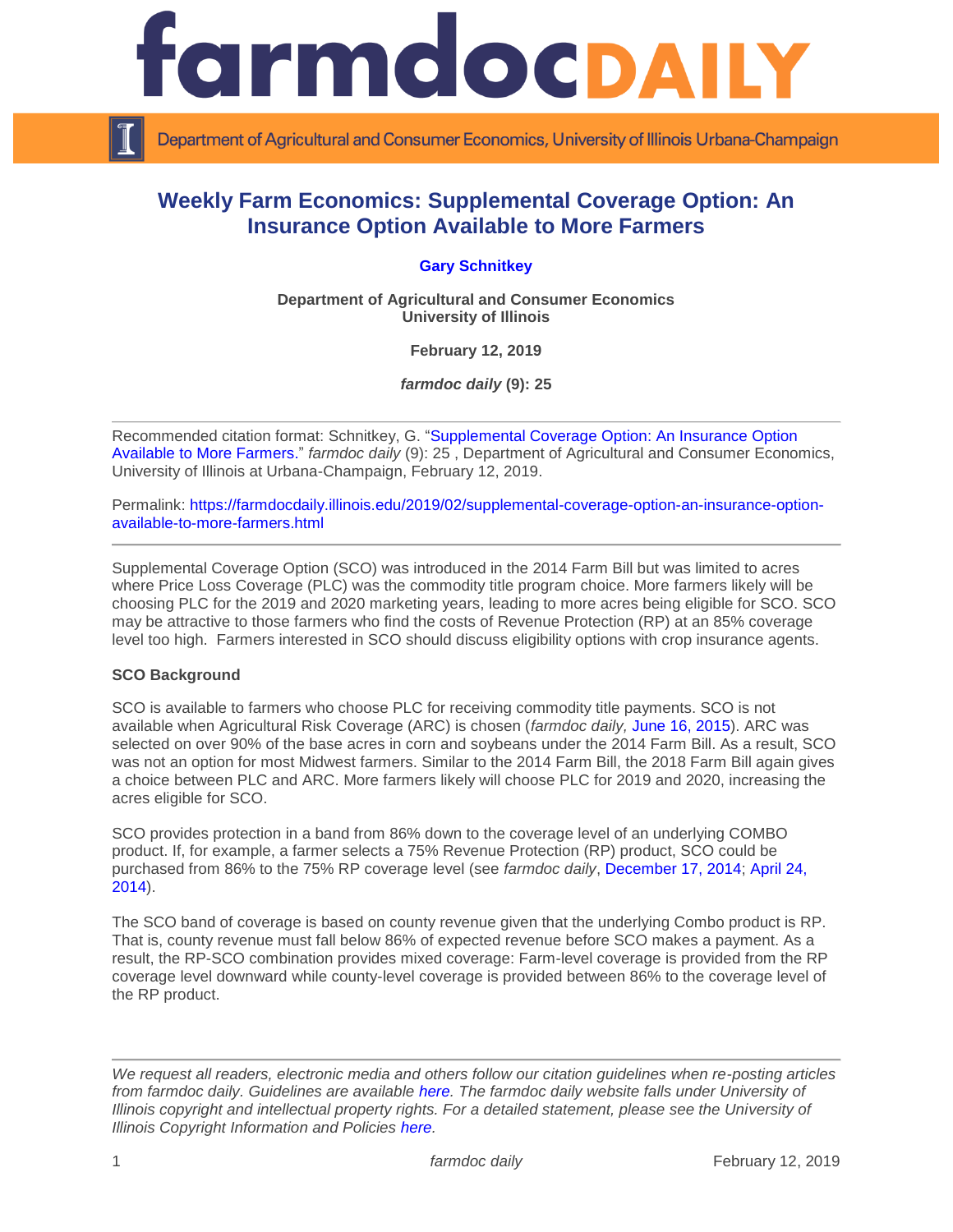The primary disadvantage of the RP-SCO combination is that the county-level coverage may not match losses on a farm. Sometimes a farm may have a loss while SCO will not trigger a payment. Conversely, it is possible for the farm not have a loss while the county-based SCO product triggers a payment.

## **Premiums under RP-SCO Combinations**

The primary advantage of using SCO is lower farmer-paid premium. The costs of a RP-SCO combination usually will be lower than an 85% RP product when RP is purchased at less than 85% in the RP-SCO combination. Compared to RP 85%, the RP-SCO premium usually is lower for two reasons. First, county yields typically are less variable than farm yields, resulting in fewer payments for a county product than for a farm-level product at the same coverage level. Lower payments then result in a lower premium. Second, the premium assistance under SCO often is higher than for RP. SCO has a subsidy rate of 65%. For a product with an expected payment of \$1, the SCO farmer-paid premium will be about \$.35 (\$.35 = \$1 expected payment x (1 - .65 subsidy rate)). The 65% subsidy rate is higher than all subsidy levels for basic and optional units when the coverage level is above 50% (see Table 1). The 65% SCO subsidy level also is higher than the subsidy level at an 85% coverage level given enterprise units.

| Coverage | Insurance Unit |                          |  |  |  |
|----------|----------------|--------------------------|--|--|--|
| Level    | Basic/Optional | Enterprise               |  |  |  |
|          |                | Percent of Total Premium |  |  |  |
| 50%      | 67%            | 80%                      |  |  |  |
| 55%      | 64%            | 80%                      |  |  |  |
| 60%      | 64%            | 80%                      |  |  |  |
| 65%      | 59%            | 80%                      |  |  |  |
| 70%      | 59%            | 80%                      |  |  |  |
| 75%      | 55%            | 77%                      |  |  |  |
| 80%      | 48%            | 68%                      |  |  |  |
| 85%      | 35%            | 53%                      |  |  |  |

Table 2 shows examples of RP-SCO combinations for Sangamon and Saline Counties in Illinois. Sangamon County is a relatively low risk county while Saline County has higher risk. Premiums are shown for corn (Panels A and B) and soybeans (Panels C and D). Relationships of premiums are the same for both counties and crops.

Take corn in Sangamon County as an example. An RP 85% product has a farmer-paid premium of \$21.35 per acre (see Panel A of Table 2). SCO for an RP with an 85% coverage level has a \$.79 premium. For an 85% RP coverage level, the RP-SCO combination has a \$22.14 per acre premium. An RP-SCO combination with an 80% RP coverage leave has a \$14.02 per acre premium, with \$11.03 premium from RP 80% and \$2.99 from SCO from 86% to 80%. RP-SCO combinations have lower farmer-paid premium as the RP coverage level is decreased. A \$22.14 combined premium result for an 85% coverage level, \$14.02 premium results for an 80% coverage level, a \$9.43 premium results for a 75% coverage level, and so on.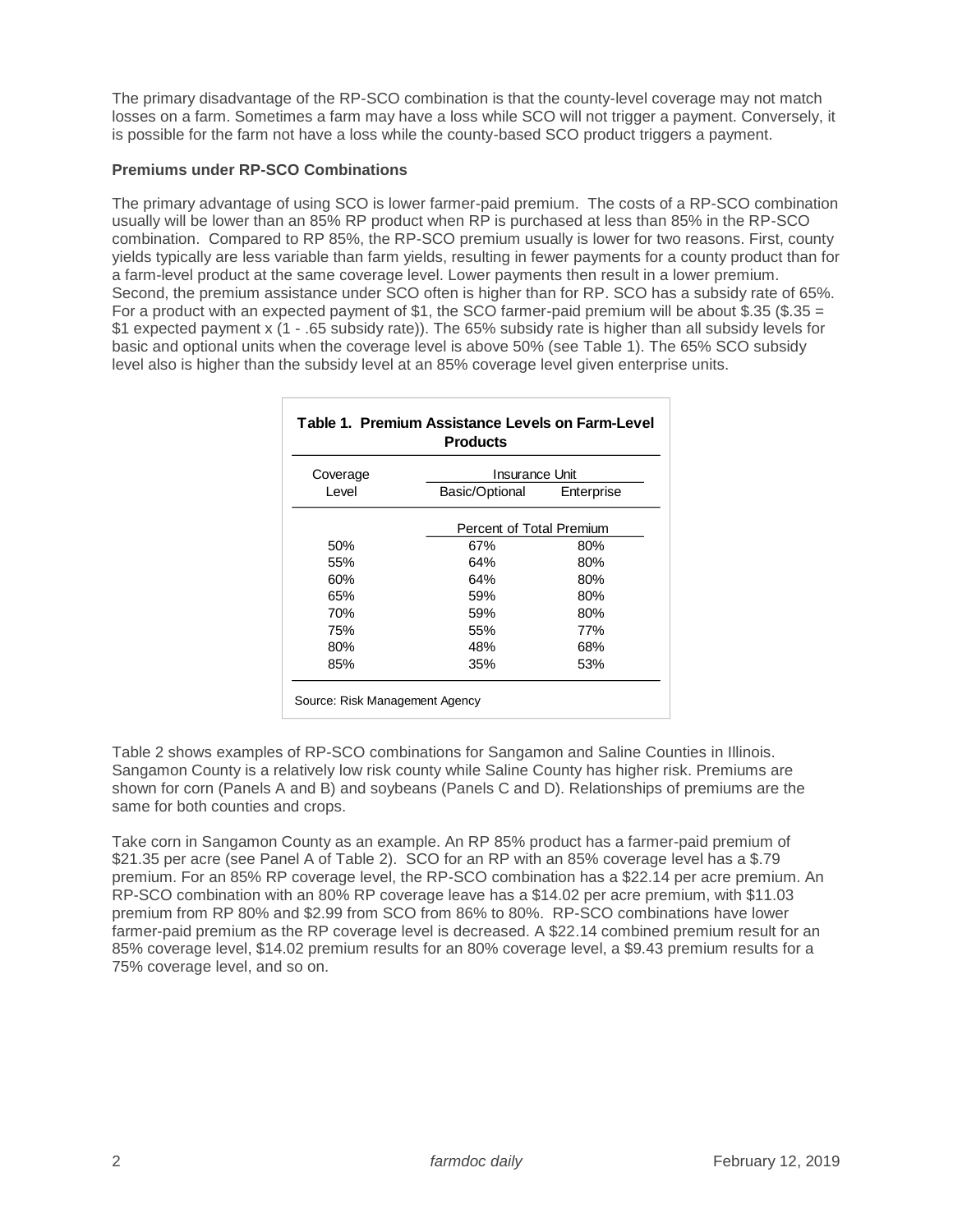| Coverage<br>Level |                                                 |         | $RP +$        |                                               |         | $RP +$                                                                    |
|-------------------|-------------------------------------------------|---------|---------------|-----------------------------------------------|---------|---------------------------------------------------------------------------|
|                   | <b>RP</b>                                       | SCO     | SCO           | <b>RP</b>                                     | SCO     | SCO                                                                       |
|                   | \$/acre                                         | \$/acre | \$/acre       | \$/acre                                       | \$/acre | \$/acre                                                                   |
| 50%               | 0.94                                            | 5.29    | 6.23          | 4.65                                          | 11.87   | 16.52                                                                     |
| 55%               | 1.32                                            | 5.23    | 6.55          | 5.77                                          | 11.57   | 17.34                                                                     |
| 60%               | 1.78                                            | 5.13    | 6.91          | 7.24                                          | 11.04   | 18.28                                                                     |
| 65%               | 2.43                                            | 4.94    | 7.37          | 8.94                                          | 10.22   | 19.16                                                                     |
| 70%               | 3.44                                            | 4.34    | 7.78          | 10.96                                         | 9.02    | 19.98                                                                     |
| 75%               | 5.55                                            | 3.88    | 9.43          | 15.62                                         | 7.20    | 22.82                                                                     |
| 80%               | 11.03                                           | 2.99    | 14.02         | 25.92                                         | 4.50    | 30.42                                                                     |
|                   |                                                 |         | 22.14         | 45.01                                         | 0.85    | 45.86                                                                     |
| 85%               | 21.35                                           | 0.79    |               |                                               |         |                                                                           |
|                   | Panel C. Soybeans, Sangamon County <sup>4</sup> |         |               | Panel D. Soybeans, Saline County <sup>5</sup> |         |                                                                           |
|                   |                                                 |         |               |                                               |         |                                                                           |
| Coverage<br>Level | <b>RP</b>                                       | SCO     | $RP +$<br>SCO | <b>RP</b>                                     | SCO     |                                                                           |
|                   | \$/acre                                         | \$/acre | \$/acre       | \$/acre                                       | \$/acre |                                                                           |
| 50%               | 0.25                                            | 2.82    | 3.07          | 1.53                                          | 5.92    |                                                                           |
| 55%               | 0.38                                            | 2.80    | 3.18          | 2.05                                          | 5.91    |                                                                           |
| 60%               | 0.62                                            | 2.77    | 3.39          | 2.72                                          | 5.73    |                                                                           |
| 65%               | 1.03                                            | 2.75    | 3.78          | 3.51                                          | 5.41    |                                                                           |
| 70%               | 1.75                                            | 2.68    | 4.43          | 4.60                                          | 4.85    |                                                                           |
| 75%               | 2.93                                            | 2.53    | 5.46          | 6.76                                          | 3.40    | $RP +$<br>SCO<br>\$/acre<br>7.45<br>7.96<br>8.45<br>8.92<br>9.45<br>10.16 |
| 80%               | 5.78                                            | 1.92    | 7.70          | 11.86                                         | 2.54    | 14.40                                                                     |

# **Table 2. Premiums for Revenue Protection (RP) and Supplemental Coverage Option (SCO) Combinations, Corn and Soybeans, Sangamon and Saline County, 2019<sup>1</sup> .**

 $5$  Enterprise unit premium (100 acres) and a 38 rate yield, 40TA yield.

## **Who Should Consider SCO**

Farmers purchasing RP at 85% coverage levels likely will not find SCO an attractive alternative. The SCO band from 86% to 85% coverage will provide little additional coverage. Any reduction of RP coverage level with an SCO band results in a crop insurance payment structure that is less correlated with losses on the insurance unit.

Farmers purchasing lower coverage levels could find SCO useful, particularly if the lower coverage level is selected so as to result in a lower farmer-paid premium. The farmer-paid premium for RP approximately doubles from the 75% coverage level to 80% coverage level. For example, soybean RP premium in Sangamon County goes from \$2.93 per acre at a 75% coverage level to \$5.78 at an 80% coverage level. Premiums again double from the 80% coverage level to the 85% coverage level. For soybeans in Sangamon County, RP premiums increase from \$5.78 at an 80% coverage level to \$11.68 at an 85% coverage level. A farmer currently at a 75% coverage level could include SCO for \$2.53 additional premium, with the \$5.46 premium for the RP-SCO combination being less than for a stand-alone RP 80% premium (\$5.78) and RP 85% premium (\$11.68). The addition of SCO to a RP 75% coverage level would improve coverage, providing county-level coverage above the 75% coverage level of the RP.